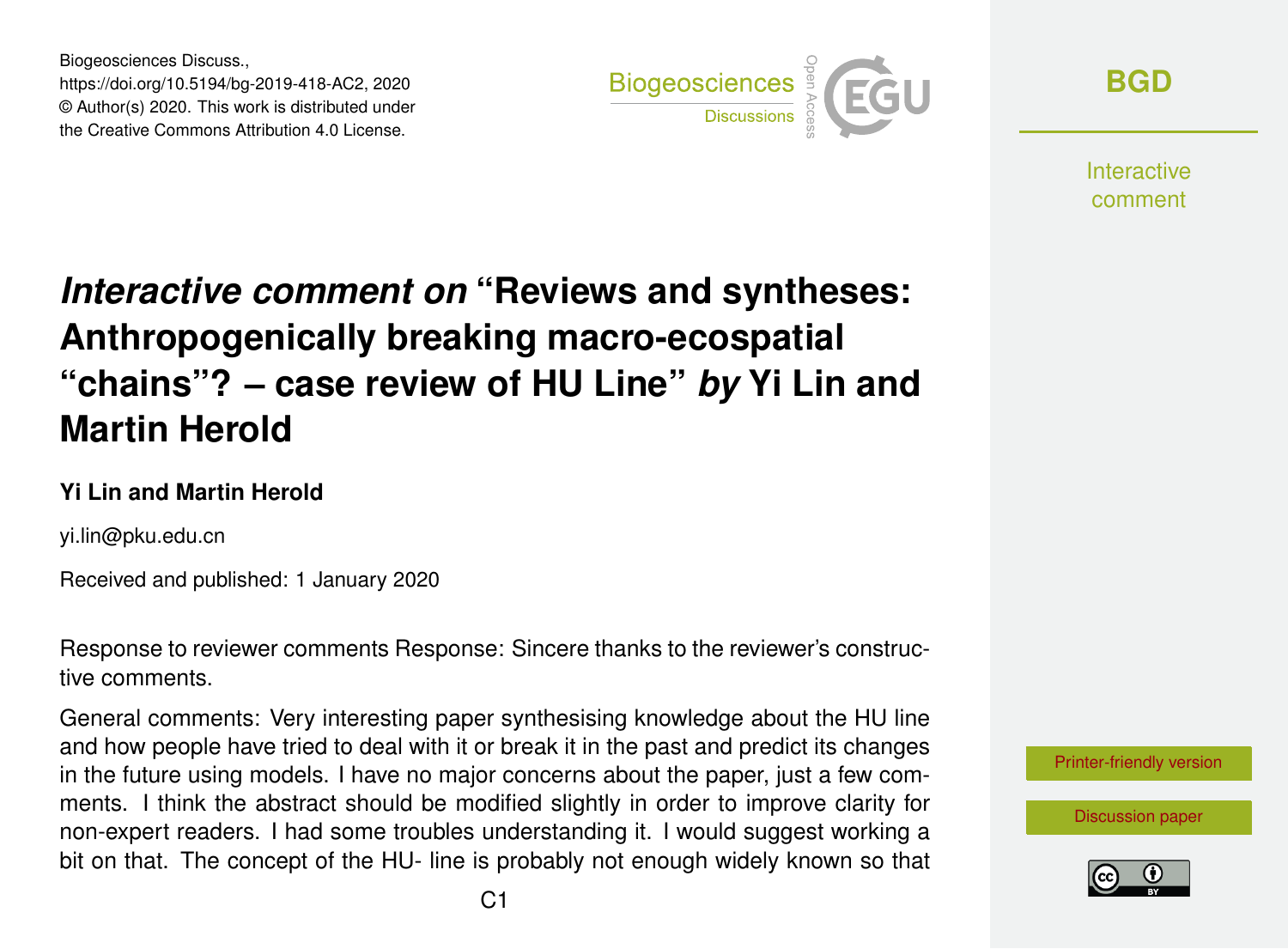all readers understand what you mean when you refer to it. Just slight modifications on the text can solve this issue. I'm not sure if I'm checking a previous version of the paper, but I can still see a few typos and, I think, some mistakes in the use of language (see some of them below). Please, check the text thoroughly. I see you have now changed to "integrative data analysis". I'm not entirely comfortable with that term because, unless there's a clear definition somewhere that I'm not aware of, it seems to be a bit broad (you can integrate plenty of different types of data in a data analysis). I suggest elaborating a bit more on the type of analysis you're actually performing. Try to answer the question of what you are integrating in your analysis. To me it just looks like a review paper using data already available somewhere else. Response: The abstract has been revised accordingly. HU Line should not confuse the readers, as its emergence just followed its definition "transition zone". The manuscript has been fully revised again, particularly aiming at typos and mistakes in English uses. Pls. refer to the blue-colored words and sentences throughout the manuscript. The method was revised as "the strategy of integrative data analysis" – the schematic framework used in this review work for regularly using the data already available somewhere else, as the reviewer said. Minor comments: L. 20: change "human" for "humans" Response: Revised as "humans" accordingly. L. 37: "extensive interest is whether people can better the macroecosystem-related ecological" change better for improve? Response: Revised as "improve" accordingly. L. 43: Try to define or explain what you mean by "chains" the first time you mention them in the text. After reading the paper a few times, I think I now understand what it means, but it wasn't obvious to me the first time I saw it. This term also contributes a bit towards making the abstract a bit confusing. Response: Explanations have been added to clarify "chains", and pls. refer to L. 44-45. L. 82-84: That's a very interesting. In my mind, that relates to some sort of geoengineering, at least at a regional scale, but the term does not appear at all in the text. Is it just that these kinds of actions to break macro-ecospatial chains are not actually geoengineering? Consider adding something about it in the text, it may solve someone else's questions as well. Response: 'geoengineering' was not involved here,

### **[BGD](https://www.biogeosciences-discuss.net/)**

Interactive comment

[Printer-friendly version](https://www.biogeosciences-discuss.net/bg-2019-418/bg-2019-418-AC2-print.pdf)

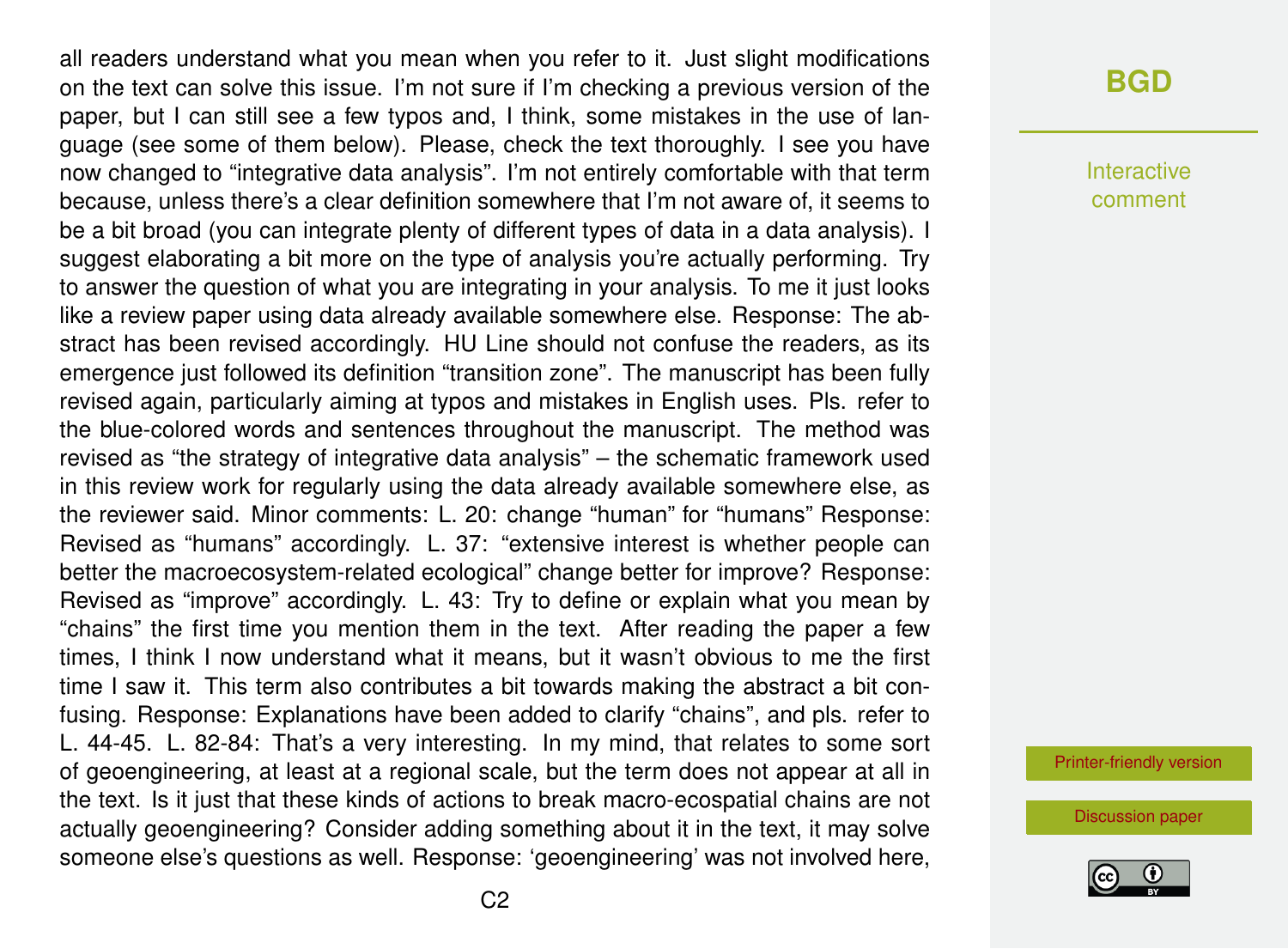but the authors followingly added the reference to this initially climate-oriented concept in sub-Section 4.2 (pls. refer to L. 462). Thanks for the reviewer's professional advice. L. 90: Precipitation richness? I've never seen that term before. I suggest changing that for spatially heterogeneous precipitation patterns or something similar. Response: Revised as "patterns" accordingly. L. 93: "some ecosystems are preferred by life": This sentence strikes me as a bit awkward. An ecosystem has to be "alive" by definition (without living beings you would just have an abiotic habitat, not an ecosystem), so stating that some ecosystems are preferred by life I think it does not really make much sense. I suggest rephrasing the sentence towards something like: "some habitats are able to sustain more organisms, or more biomass: : : than others". Response: The sentence was maintained, since the narration here was aimed at the general-sense circumstances as highlighted in the reference work. L. 94: what do you mean with transfers? I suggest rephrasing that sentence. Response: Revised as "spatial transfers" for a more explicit definition. L. 118: "rich rainfalls": I suggest changing that for large amounts of precipitation or similar. Response: Revised as "large amount of rain" accordingly. L. 131: "thru": typo Response: Revised as "via". L. 195-196: Indeed! Response: Thanks for the reviewer's confirmation. L. 259-268: So, the western side has increased its population more than the right, is that correct? I think the authors infer that the change has been, at least, partially caused by GGP-kind programs. Could you elaborate a bit more on that? If conditions are so much worse in the west than in the east sounds counter-intuitive that population growth has been larger there in spite of GGP-programs. Response: The western side has increased its population more than the right in terms of population percentage but not in terms of population number, because of the large base of population and its change. The population increase in the western side is directly due to the economic development, instead of the GGP-kind programs. The focus here is that the population increasing in the western side leads to two kinds of counter eco-effects, as explained in the following sentences. This narration is to explain the complexity of anthropogenic eco-effects, still far from deriving an inference as the reviewer thought or giving a confirming answer to any questions

### **[BGD](https://www.biogeosciences-discuss.net/)**

Interactive comment

[Printer-friendly version](https://www.biogeosciences-discuss.net/bg-2019-418/bg-2019-418-AC2-print.pdf)